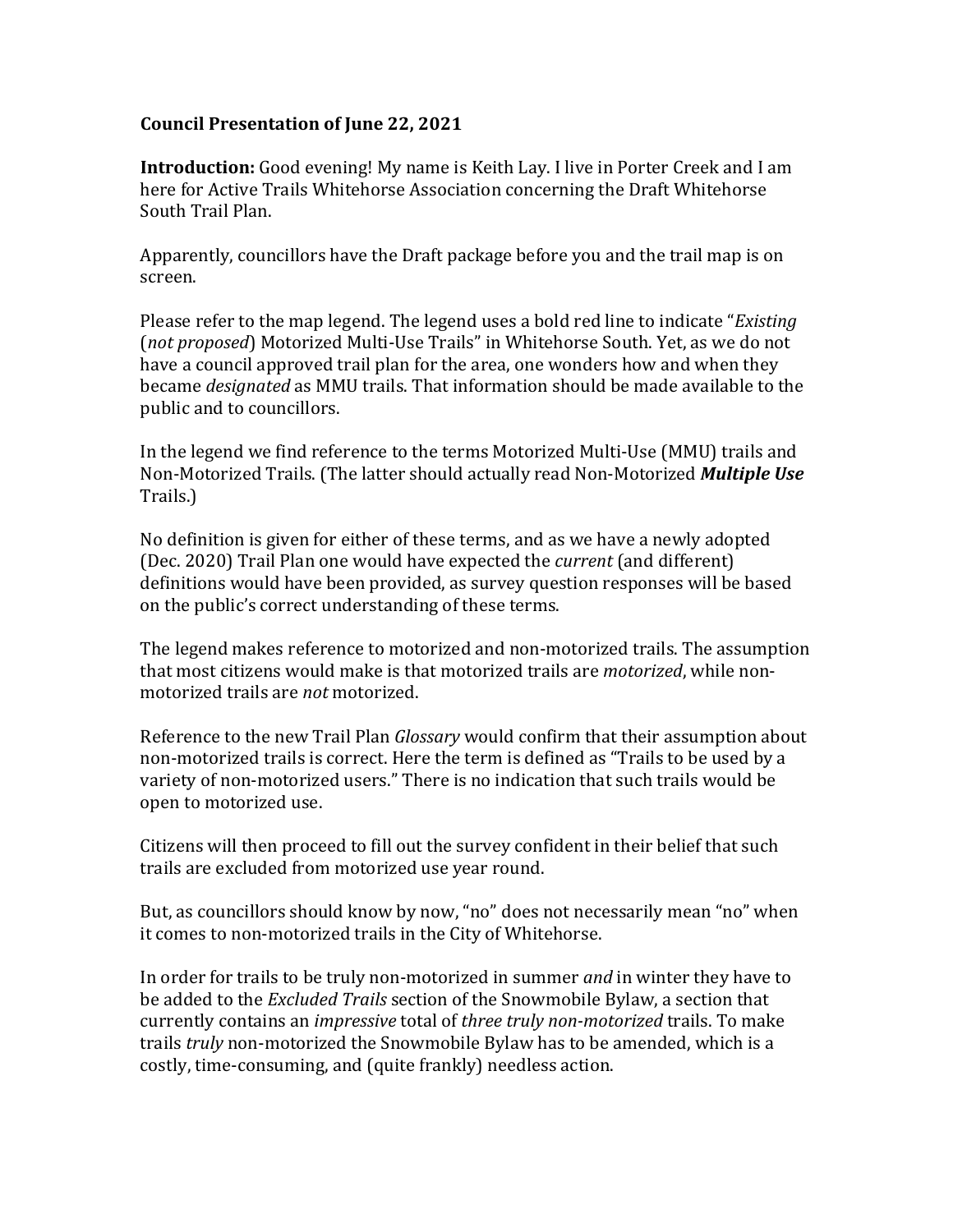Apparently, it is *not the intent* of administration to ask council to do this, and as a result, snowmobile use will be allowed on non-motorized trails in Whitehorse South. As this was not made clear in the survey information, responses to five of the seven survey questions are compromised.

If this trail plan is approved in its current form, *every trail* in Whitehorse South (except those in ESAs) will actually be a MMU trail, as defined in the 2020 Trail Plan: Trails "designed and designated by the City to be used by both non-motorized and motorized users including snowmobiles." This will not result in an equitable or sustainable trail network for Whitehorse South.

No reasons are given in the survey for any of the proposed motorized or nonmotorized designations, or for the future *Singletrack* trails in McIntyre Regional Park, despite the fact that members of the Whitehorse South Trail Task Force were encouraged to comment on the draft trail plan's proposed designations, *and* were told their comments would made available to people participating in the current process.**<sup>1</sup>**

If citizens are to make informed decisions about these proposals, this information should have been provided in the survey. Now the value of the responses is questionable.

Action #22 of the 2020 Trail Plan, recommends the City consider using "charrette style public workshops as part of the planning process" for the two remaining neighbourhood trail plans, in order to ensure a more inclusive public engagement process, than that provided by the former trail task force procedure. (Reference p. 33 of 2020 Trail Plan) Yet, this recommendation has not been adopted.

The trail map does not indicate the location of "out and away" trails in Whitehorse South, despite Action #19 of the Trail Plan, which recommended the designation and mapping of such trails.

As the survey has been out for 12 of its 17-day life, it is too late to address the concerns we have mentioned. We respectfully request that it be withdrawn and charrette style consultation be commenced at an appropriate time.

Finally, we ask City Council to direct administration to take immediate steps to amend the Snowmobile Bylaw to reflect the *intent* of our new 2020 Trail Plan as to the true meaning of a non-motorized multiple use trail, and in doing so end the constant confusion associated with the term, provide for a more equitable trail system, reduce the degradation of so-called non-motorized multiple use trails, and

 

**<sup>1</sup>** (As an example, several delegates opposed the proposed MMU designation for the Dawson Road trail based upon environmental concerns, but this information has not been made available for people participating in the survey.)